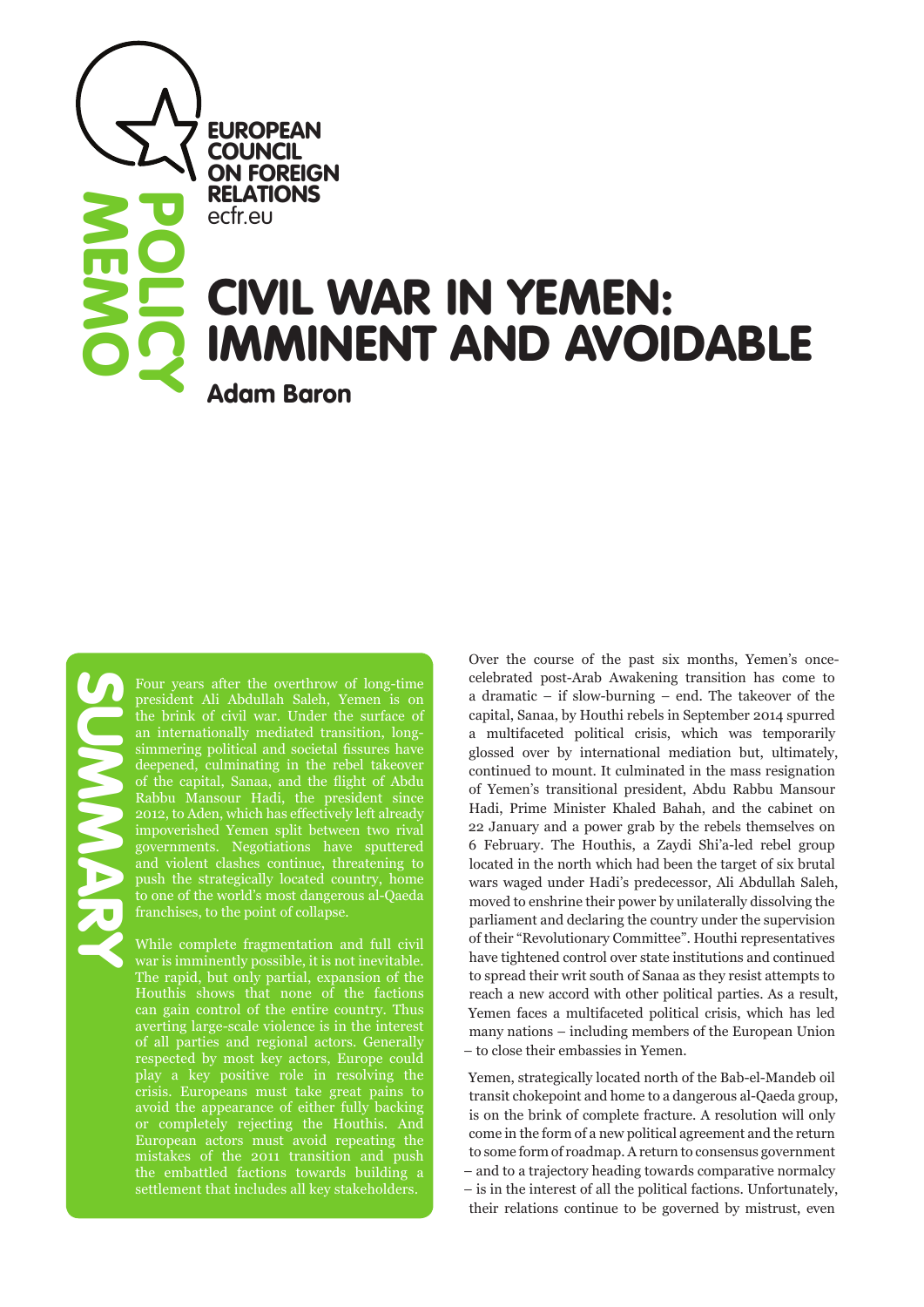if all sides nominally agree that a new political deal is necessary, one that would pave the way for a constitutional referendum and parliamentary elections. Viewed positively by the bulk of Yemenis, the EU and its member states can play a key role in helping to push for such a deal. The EU will have to act decisively and together, and help broker a new transition path that does not repeat the mistakes of the initial one, by this time including the real power brokers and reaching out to protesters in Yemen's south. The West should also avoid being accused of rewarding aggression by simply accepting the Houthis as the new power in town, and instead push for a Houthi role in a consensus government.

#### **Uprisings and faltering transitions**

In January and February 2011, scores of Yemeni political activists and previously disaffected youth inspired by events in Egypt and Tunisia took to the streets of Sanaa and Taiz to call for the fall of the regime of the country's long-time president, Ali Abdullah Saleh. By the end of February, both the Houthis and the Southern Movement, a fractious grassroots grouping calling for the return of autonomy to the formerly independent south, had declared their backing for the protests. They were then joined by the Joint Meeting Parties (JMP), a coalition of opposition parties including Yemen's key leftist factions and the Islamist Islah party, and a number of defectors from the regime itself, ranging from reformers in the president's party to key tribal figures to military leaders.1 For many Yemenis, the domination of inter-elite squabbles over popular demands impinged on the revolution's legitimacy. But the elite presence just underscored that the Yemeni uprising united a number of different factions with fractious histories and starkly divergent end goals in revolt against the Saleh regime.

As the revolution split the military and institutional structures, the central government's control over the country quickly unravelled. Within two months, the Houthis had seized control of the bulk of the far-northern province of Saada.2 The capital and the central city of Taiz saw clashes between pro- and anti-Saleh armed factions and deadly crackdowns on peaceful demonstrators, while many areas in the country's tribal north saw sustained fighting as well. In the south, secessionists managed to use the ensuing power vacuum to emerge from the shadows, while al-Qaedaaffiliated militants were able to seize control of most of the southern province of Abyan by the beginning of June.

Fears of Yemen's impending dissolution spurred a series of Western-backed talks mediated by the Gulf Cooperation Council (GCC), and sponsored by the Group of 10 (G10), a diplomatic group made up of the GCC states, the UNSC permanent members, and the EU delegation to Yemen. The United Nations Special Adviser on Yemen, Jamal Benomar, who was initially appointed in April 2011, facilitated the talks aimed at brokering a deal between Saleh's General People's Congress (GPC) and the JMP,

sidelining other opposition groups, including the Houthis and the Southern Movement. This was the original sin of Yemen's internationally mediated transition: these talks effectively cast the uprising as a political crisis between elites, deepening tensions between various anti-Saleh groups as the JMP gained what many considered to be undue influence as the representative of "the opposition".3

Such efforts eventually bore fruit in November with the signing of the so-called GCC deal. Inked by representatives of the GPC and JMP in Riyadh, the agreement saw Saleh leave power in exchange for immunity from prosecution, simultaneously setting the country on a path that would lead to the formation of a unity government split between the GPC and JMP and the referendum-like election to a twoyear term of the consensus candidate, Hadi, who had served as Saleh's vice president for 17 years.

While the agreement called for a national dialogue, it institutionalised the sidelining of non-establishment factions, fuelling deepening uncertainty even among the tentative optimism that surrounded Hadi's inauguration.4 But by the time the National Dialogue Conference (NDC) got underway 13 months later, the cleavages in the Yemeni body politic had already grown visible. The participation of the Houthis and some factions of the Southern Movement in the NDC process led to a façade of inclusivity, but at the same time there was increasing radicalisation of the southern street and rising tensions between the Houthis and their tribal adversaries – largely aligned with the Islah party – north of Sanaa. Outside the elite circles in the capital, the NDC summit was largely dismissed as little more than political theatre: the bulk of southern delegates had little legitimacy on the ground, and the Houthi movement's delegates were overwhelmingly political figures rather than actual power brokers.5 The talks were extended into the following year, reaching some form of a conclusion in January 2014, despite the resignation of the bulk of Southern Movement delegates and deep controversy over the decision of a six-region federal division of the country, which many factions accused Hadi and his international backers of unilaterally pushing.

The wake of the conclusion of the NDC saw the acceleration of long-building challenges facing Yemen's transition. Hadi grew increasingly autocratic, missing opportunities to broaden support and unnecessarily stoking opposition from previously (tenuously) supportive factions by filling new positions with his close allies and their followers and failing to fulfil expectations of announcing a new, more inclusive cabinet at the end of the NDC. Simultaneously, his apparent reliance on international support only heightened criticism of his lack of attention to Yemenis' concerns. The central government continued to fail in outreach efforts with the southern street. Saleh's backers continued to agitate from their new role as a self-proclaimed opposition party, lodging sharp – if not wholly undeserved – criticism of

<sup>1</sup> Most notably, Major General Ali Mohsen al-Ahmar, a former regime strongman who controlled the First Armored Division, a key branch of the Yemeni military. 2 Garrett Therolf, "Yemen President Ali Abdullah Saleh loses grip on several provinces",

the Los Angeles Times, 30 March 2011, available at [http://articles.latimes.com/2011/](http://articles.latimes.com/2011/mar/30/world/la-fg-yemen-divisions-20110330) [mar/30/world/la-fg-yemen-divisions-20110330.](http://articles.latimes.com/2011/mar/30/world/la-fg-yemen-divisions-20110330)

<sup>3</sup> Ginny Hill, "Yemen unrest: Saleh's rivals enter elite power struggle", BBC News, 27 May 2011, available at [http://www.bbc.co.uk/news/world-middle-east-13560514.](http://www.bbc.co.uk/news/world-middle-east-13560514)

<sup>4</sup> For their part, Benomar and his backers have repeatedly argued that the GCC deal's Implementation Mechanism provided a subtle means for providing comparative deal's inclusion for previously marginalised groups.

<sup>5</sup> For an in-depth look at the state of play on the eve of the NDC, see Adam Baron, "Yemen's Rocky Roadmap", *Foreign Policy*, 11 December 2012, available at [http://](http://foreignpolicy.com/2012/12/10/yemens-rocky-roadmap/) [foreignpolicy.com/2012/12/10/yemens-rocky-roadmap/.](http://foreignpolicy.com/2012/12/10/yemens-rocky-roadmap/)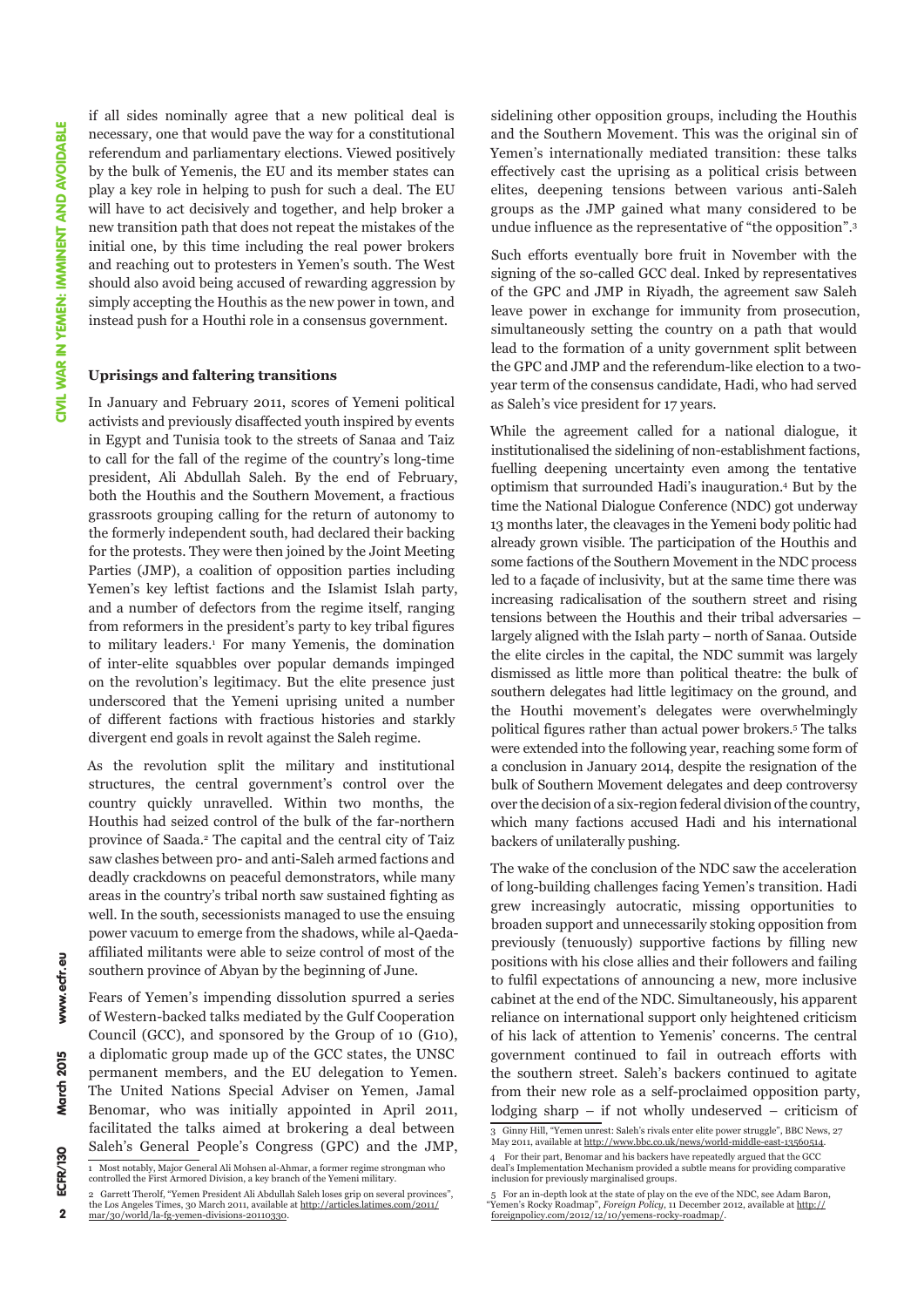the government's performance while being widely accused of undermining efforts to get things on track. Meanwhile, the Houthis continued to expand in Yemen's tribal north. Politically, the Houthis took advantage of their lack of representation in the cabinet to fault its performance, joining an alliance of convenience with the backers of the former president as both factions cast themselves as the only true opposition remaining in the country. The international community, by and large, appeared indifferent to mounting discontent, casting Yemen as a model and continuing to back the government unconditionally.

Underlying all developments was the continued inability to revive Yemen's moribund economy. Although Yemen's Central Bank has managed to keep the country's currency rather stable, already high rates of unemployment, poverty, and food insecurity have climbed despite significant economic and development support from EU states and others.

#### **Failed transitions and full political crisis**

Things first came to a head as the summer of 2014 drew to an end. A theoretically sound but hastily implemented plan to remove fuel subsidies drew massive opposition, stoking preexisting resentment of the government, which was widely considered to be corrupt and ineffective. This provided the Houthis with a "golden opportunity on a silver platter", as one Yemeni official called it, to call for mass demonstrations demanding the sacking of the government and the return of the subsidies.<sup>6</sup> The unrest spurred by the protests provided the Houthis with a casus belli, as they entered Sanaa and

6 Personal interview with a Yemeni official. All interviews were conducted between January 2014 and February 2015.

took control with minimum resistance; their adversaries in the Islamist Islah party withdrew after a series of clashes, while supporters of Saleh – who had cemented an alliance of convenience with the Houthis over the course of the NDC – stood by.7 A Peace and National Partnership Agreement (PNPA) was agreed, and the second new government in the space of roughly three years was formed in early November, largely staffed by technocrats and headed by the widely respected former prime minister Khaled Bahah, a political independent. The formation of the unity cabinet, made up largely of technocrats rather than partisan figures, was widely celebrated and ostensibly backed by the Houthis. But it also set a dangerous precedent. It was not peaceful protests nor negotiations that led to change, but the actions of an armed group; ultimately, in making such a move at such a time, it sent the message that violence and unilateral action pay. The Houthis have appeared to take this to heart, expanding their power with force more through broader swaths of the country, pushing for the appointment of their supporters in key positions and demonstrating an increasingly adversarial position with regard to the central government. Taking note of this, the UN levelled sanctions – which were adopted by the EU in December – against Saleh and two Houthis leaders.8

Finally, in mid-January 2015, amid preparations to announce the completion of the drafting of the new constitution, Houthi rebels kidnapped Ahmed Awadh bin Mubarak, the president's chief of staff, and soon after descended on the presidential palace compound and the 7 Saleh and his backers largely cast their decision as a matter of remaining neutral in a conflict which they did not feel they were a party to.

8 See pages 365/60-69 of the Official Journal of the European Union, available at: [http://eur-lex.europa.eu/legal-content/EN/TXT/PDF/?uri=CELEX:32014R1352&fro](http://eur-lex.europa.eu/legal-content/EN/TXT/PDF/?uri=CELEX:32014R1352&from=EN)  $m=EN$ 



### Control over Yemen as of March 2015

*Source: Author's information compiled from various interviews and other sources.*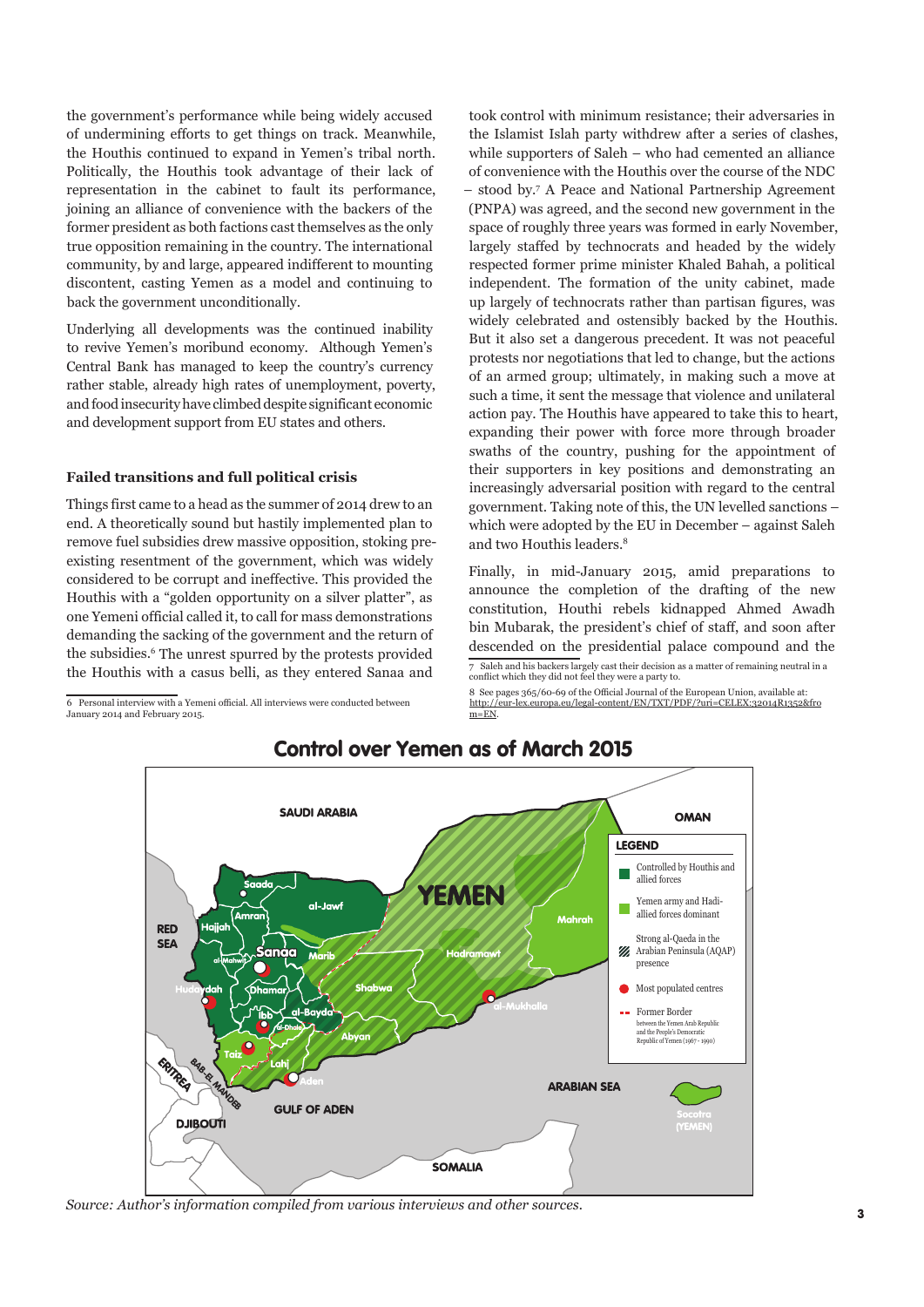www.ecfr.eu

March 2015

ECFR/130

 $\overline{\mathbf{4}}$ 

homes of a number of key officials. After being presented with a list of demands from the Houthis, the cabinet and the president resigned a week later, taking the Houthis by surprise – to say nothing of the rest of the country – and spurring an even larger political crisis.

As political negotiations sputtered, the Houthis unilaterally issued a "constitutional declaration" on 6 February, dissolving the parliament, forming a new transitional council that would form a presidential council that would rule Yemen for two years, and reshaping the higher security committee to include key Houthi figures. The Houthi decree has effectively left power in the hands of their Revolutionary Committee, headed by Mohammed Ali al-Houthi, a former political prisoner who headed a committee that organised aid distribution by international NGOs in the province of Saada.

This has heightened many local and regional powers' anxiety over the new status quo. Western embassies – citing "security concerns" – have closed in protest, saying they will not reopen until a power transfer deal is reached.9

The situation only grew more complicated on 21 February, as Hadi escaped house arrest in the capital and made it to Aden, retracting his resignation and declaring Sanaa "occupied". He has since continued to conduct meetings and issue decrees as president, welcoming the reopening of the GCC states' embassies in the southern port and meeting with the US and British ambassadors at the presidential palace. All the while, the Houthis have rejected his retraction, stressing that their constitutional declaration is irrevocable. Distrust and anxiety on all parts have deepened since, particularly in light of a series of deadly bombings against Zaidi Shi'a mosques on 20 March and clashes between pro- and anti-Hadi forces in Aden that same week. Notably, the Houthis have also taken clear steps to take the central city of Taiz which, until late March, was a hotbed of resistance to the group.

Thus, as it stands now, relations between political actors remain in flux and governed by a deep distrust. But a political deal remains in all parties' interest: no faction can rule Yemen alone, and any attempts to do so are destined to plunge the country into a prolonged violent conflict. While the Houthis continue to send signals of being willing to reach a compromise, they have also maintained their refusal to go back on the constitutional declaration, continuing to consolidate their power as they engage in UN-brokered negotiations. Their unilateral actions have frustrated other political factions. Saleh's GPC has loudly rejected the constitutional declaration, casting the dissolution of parliament as illegitimate.10 Meanwhile, the parties of the JMP have been caught between attempting to secure their place in the new order by compromising with the Houthis and avoiding angering their grassroots, who increasingly reject negotiations with the group.<sup>11</sup> Meanwhile, Hadi has set up a rival capital in Aden.

10 Personal interview with a GPC official.

Regardless of increasing tensions, the Houthis appear to be set to remain the dominant power in the rugged Yemeni provinces of Saada and Amran – and in the bulk of Hajjah and al-Jawf – for the foreseeable future. The Houthis have succeeded in cementing the loyalty of many key tribal leaders, simultaneously forcing the flight of their most powerful opponents – an achievement that has been bluntly demonstrated by their policy of destroying the homes of those they have defeated on the battlefield.<sup>12</sup>

But, as one heads south, the strength of the Houthis' hold on power is increasingly fragile. They have failed to consolidate power in the central provinces of Dhamar or Ibb, let alone Taiz, Yemen's most populous province, where street protests against the Houthis and the "coup" against Hadi continue on an almost daily basis. Notably, in the coastal province of Hudaydah, Houthi fighters have largely avoided the countryside, focusing on the key port and provincial capital, Hudaydah city. Simultaneously, the Houthis' claims of an imminent defeat for al-Qaeda-allied tribal fighters in the province of al-Bayda have yet to come to fruition: al-Qaeda in the Arabian Peninsula (AQAP) militants continue to launch a seemingly never-ending stream of attacks on Houthi positions in the province, with limited success. In the central province of Marib, home to the bulk of the former North Yemen's oil and gas resources, there is a standoff between the Houthis and well-armed tribes from an array of political backgrounds.<sup>13</sup>

The situation is even more complicated in the formerly independent south, where calls for a return to autonomy have grown all the more complicated in the wake of Hadi's retraction of his resignation. The Southern Movement's leadership appears to have been caught off guard; until now they have remained cautious, taking a wait-and-see attitude while continuing to raise demands for secession; this in part is due to the divided nature of the movement's leadership, which includes figures from the struggle against the British and the south's three-decade-long period of socialist rule. It is worth noting that even as the evaporation of the Yemeni state has provided them with a ready vacuum to fill, they have yet to take advantage, in part because they are still ridden by political, regional, and historical divisions.14

While discord and dysfunction in the south are not new, the past months have left areas south of Sanaa in relatively unchartered territory. Many in the populous provinces of Ibb and Taiz have expressed fears that they will be marginalised in any further political settlements, caught between more powerful forces in the far north and the south. And while Houthi expansion has stalled, further violence is likely. In large part, the powder keg of tensions that characterised areas north of Sanaa for most of 2013 and 2014 has simply been moved to the capital's south.15

In short, Houthis hold the north but hegemony has yet to set in in the bulk of the country. The centre is contested between the rebels and forces deeply opposed to their

13 Personal interview with a Marib-based activist.

<sup>9</sup> Jane Marriott, "Yemen: the ball is in the Houthis' court", Global conversations (the Foreign & Commonwealth Office blog), 16 February 2015, available at <u>[http://blogs.fco.](http://blogs.fco.gov.uk/janemarriott/2015/02/16/yemen-the-ball-is-in-the-houthis-court/)</u><br>g<u>ov.uk/janemarriott/2015/02/16/yemen-the-ball-is-in-the-houthis-court/</u>.

<sup>11</sup> Personal interview with a Yemeni activist with close ties to JMP officials.

<sup>12</sup> Personal interview with a Houthi-aligned tribal figure.

<sup>14</sup> Peter Salisbury, "Tensions soar at southern Yemen protest camp", *Al Jazeera English*, 29 November 2014, available at [http://www.aljazeera.com/news/middleeast/2014/11/](http://www.aljazeera.com/news/middleeast/2014/11/tensions-soar-at-southern-yemen-protest-camp-20141129142436169878.html)

[tensions-soar-at-southern-yemen-protest-camp-20141129142436169878.html.](http://www.aljazeera.com/news/middleeast/2014/11/tensions-soar-at-southern-yemen-protest-camp-20141129142436169878.html) 15 Personal interview with a Sanaa-based political analyst.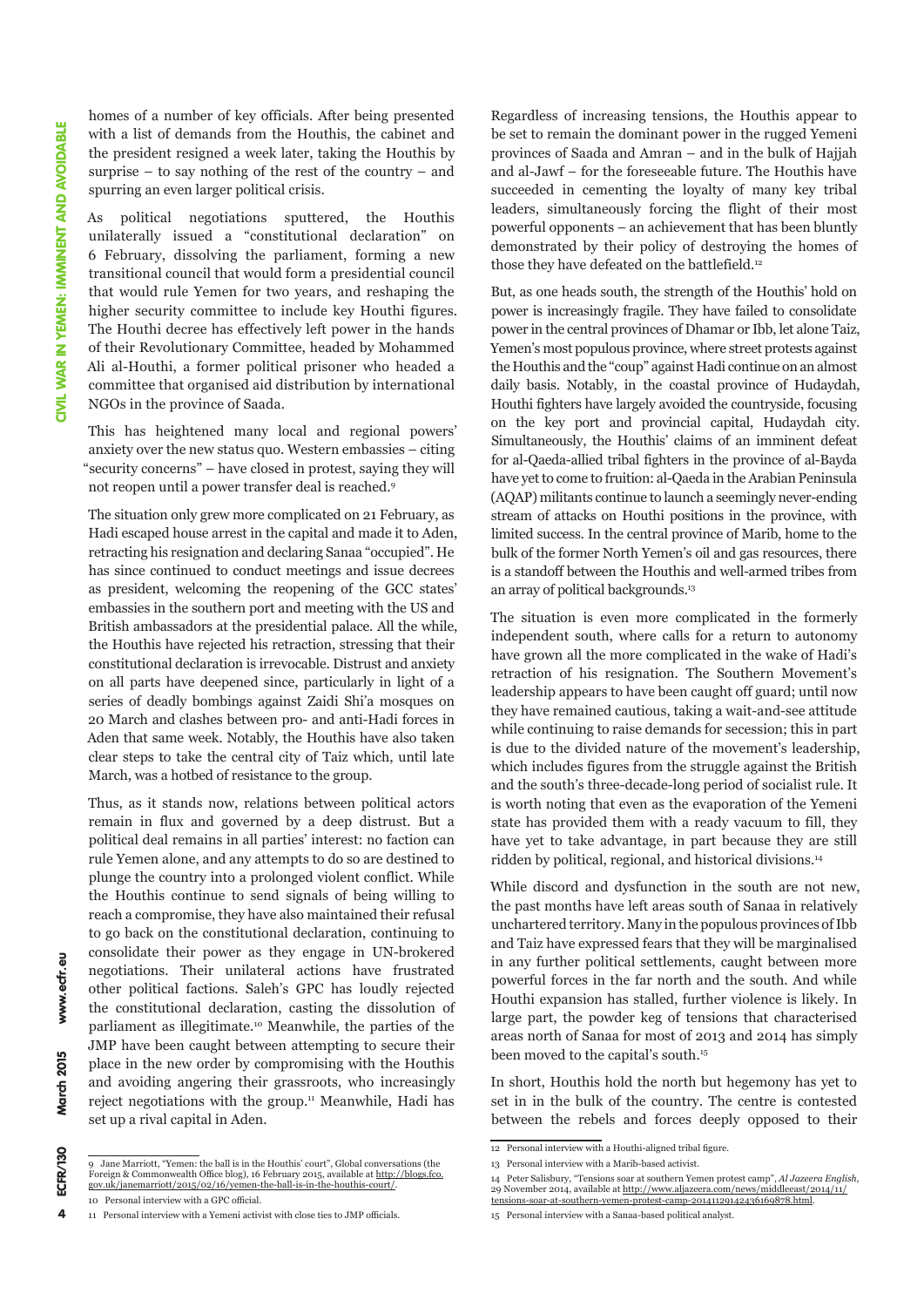control, and the south provides a theatre for the various tensions between Houthi expansion, general popular unrest, and Hadi's attempt to reassert his legitimacy. And even areas to the south of Sanaa where the Houthis have worked to consolidate their power remain far from calm, as resentment and anxiety builds in many parts of the country.

#### **Influential neighbours**

Yemen's politics have long been strongly influenced by its northern neighbour. The Saudis have played a key role in shaping Yemeni politics, backing former president Saleh, funding a number of Sunni Islamist factions, delivering salaries to swaths of Yemeni tribal leaders, and, eventually, playing a key role in backing the power transfer deal that paved the way for former president Hadi's accession to power.

Despite offering a great degree of political and financial support to Yemen under Hadi – indeed, effectively bailing out the central bank on multiple occasions – Saudi Arabia has gotten very little out of the investment, considering the collapse of the government and the dramatic rise of the Houthis, a group that the Saudis designated a terror organisation in March 2014.16

Still, the détente on the Saudi border with Houthicontrolled Saada suggests that the Saudis are willing to tolerate the group's presence – so long as they manage to keep the peace. Nonetheless, the Saudis have reportedly cut off all direct financial support to Sanaa in the wake of the Houthi takeover and have been strongly backing Hadi since his escape to Aden. While there are reportedly divisions in the Saudi royal family, the Saudis and other Gulf Arabs largely view the Houthis as spectres of Iranian encirclement, casting them as a key potential threat to their sovereignty and security.17 This framework of the conflict in Yemen as a front in a regional battle between Sunni Arab states and Shi'a Iran, while an oversimplification, is increasingly adopted by the Gulf states' partners within the Sunni-majority country.

The lack of direct Saudi support has left the Yemeni government on the brink of insolvency. But regardless of whether the Saudis do, eventually, bail the Yemeni government out, Saudi Arabia is likely to continue efforts to ensure it retains a strong foothold in its southern neighbour. Notably, Saudi Arabia has been suspected of funding tribesmen in Marib, where opposition to the Houthis has led to a building military standoff, and other tribal areas of the country.18

Saudi Arabia is not alone in this – Kuwait has long held convivial relations with southern secessionist factions, while key secessionist leaders like Haidar Abu Bakr al-Attas have placed themselves between the kingdom and the United Arab Emirates. But with the return of key secessionist exiles close to Saudi Arabia, it appears that the Gulf states are treating the secession of the south as a back-up plan, using longstanding relationships to groom a potential leadership. If Yemen continues to fracture along regional lines, full-on GCC support for a bid for independence in the south is well within the realm of possibilities.

This is in large part due to paranoia over the Houthis' ties to Iran. While largely overhyped – the Houthis are, ultimately, an indigenous Yemeni group with an autonomous leadership motivated almost wholly by local Yemeni issues – the Houthis' ties with Iran have, unsurprisingly, been the cause for widespread anxieties among the Gulf states. Oman has proved the exception, reportedly using its non-aligned position to increase its role as a mediator in negotiations between differing Yemeni political factions.19 But while the Gulf states' focus on the Houthis' ties with Iran may be somewhat misplaced, there is little question that a Houthi-ruled or Houthi-influenced Yemen will see the centre of gravity shift towards Iran at the expense of Saudi Arabia and the Gulf states.

This is likely to continue regardless of whether the Houthis formally take control of the Ministry of Foreign Affairs. Iran has also built ties with some members of the GPC and leftist figures from the south of the country. These relationships have been strengthened as Iran has upped its economic and political cooperation with Sanaa, welcoming a delegation of government officials to Iran. The Islamic Republic's ultimate Yemen strategy appears unclear – although it appears that Iran aims to have a friendly government in Sanaa, albeit not one that is necessarily hostile to Saudi Arabia. And while hardliners within the Iranian government have heaped praise upon the Houthis' takeover of Sanaa, many have argued that Tehran has ultimately been pleasantly surprised by the extent and speed of the group's gains.<sup>20</sup>

Russia and China have also entered the picture, with their diplomatic staff holding numerous high-profile meetings with key Houthi political leaders. The Houthis' public moves towards Russia and China would appear to underline the shift away from the United States. Former president Hadi's closest ally, perhaps, was Washington, which saw the government as a key partner in the battle against the Yemen-based AQAP. Even if they have sent signals of a willingness to cooperate on some grounds, the acerbically anti-American Houthis' domination of the capital – and the institutions of the Yemeni armed forces – has nonetheless forced the US to dramatically scale back its involvement in Yemen, particularly since the closure of its embassy. Nonetheless, a number of drone strikes have occurred since the resignation of Hadi, indicating that the US will continue its controversial drone strikes against suspected AQAP targets.<sup>21</sup>

Finally, fears over the potential blockage of the strategic Babel-Mandeb strait, an oil transit chokepoint where the Red Sea and the Indian Ocean meet, have led to increasingly bellicose rhetoric from Egypt. Many have expressed worries that the Houthi rebels could directly seize control of the Yemeni side

<sup>16</sup> Bruce Riedel, "Houthi victories in Yemen make Saudi Arabia nervous", *Al-Monitor*, 15 October 2014, available at <u>http://www.al-monitor.com/pulse/originals/2014/10/</u><br><u>[houthi-yemen-victory-saudi-arabia-nightmare-iran.html](http://www.al-monitor.com/pulse/originals/2014/10/houthi-yemen-victory-saudi-arabia-nightmare-iran.html)</u>.

<sup>17</sup> See David Hearst, "Blowback in Yemen: Houthi Advance is a Saudi Nightmare", the *Huffington Post*, 20 October 2014, available at [http://www.huffingtonpost.com/david](http://www.huffingtonpost.com/david-hearst/blowback-in-yemen---houth_b_6015990.html)[hearst/blowback-in-yemen---houth\\_b\\_6015990.html](http://www.huffingtonpost.com/david-hearst/blowback-in-yemen---houth_b_6015990.html).

<sup>18</sup> Personal interview with a Sanaa-based political analyst.

<sup>19</sup> A number of Yemeni observers have gone as far as to suggest that Oman openly take a leading role in mediating between various political factions.

<sup>20</sup> Personal interview with a European diplomat.

<sup>21</sup> Spencer Ackerman, "White House says drone strikes in Yemen continue despite Houthi coup", *the Guardian*, 24 January 2015, available at [http://www.theguardian.](http://www.theguardian.com/world/2015/jan/24/white-house-drone-strikes-yemen-houthi-coup) [com/world/2015/jan/24/white-house-drone-strikes-yemen-houthi-coup.](http://www.theguardian.com/world/2015/jan/24/white-house-drone-strikes-yemen-houthi-coup)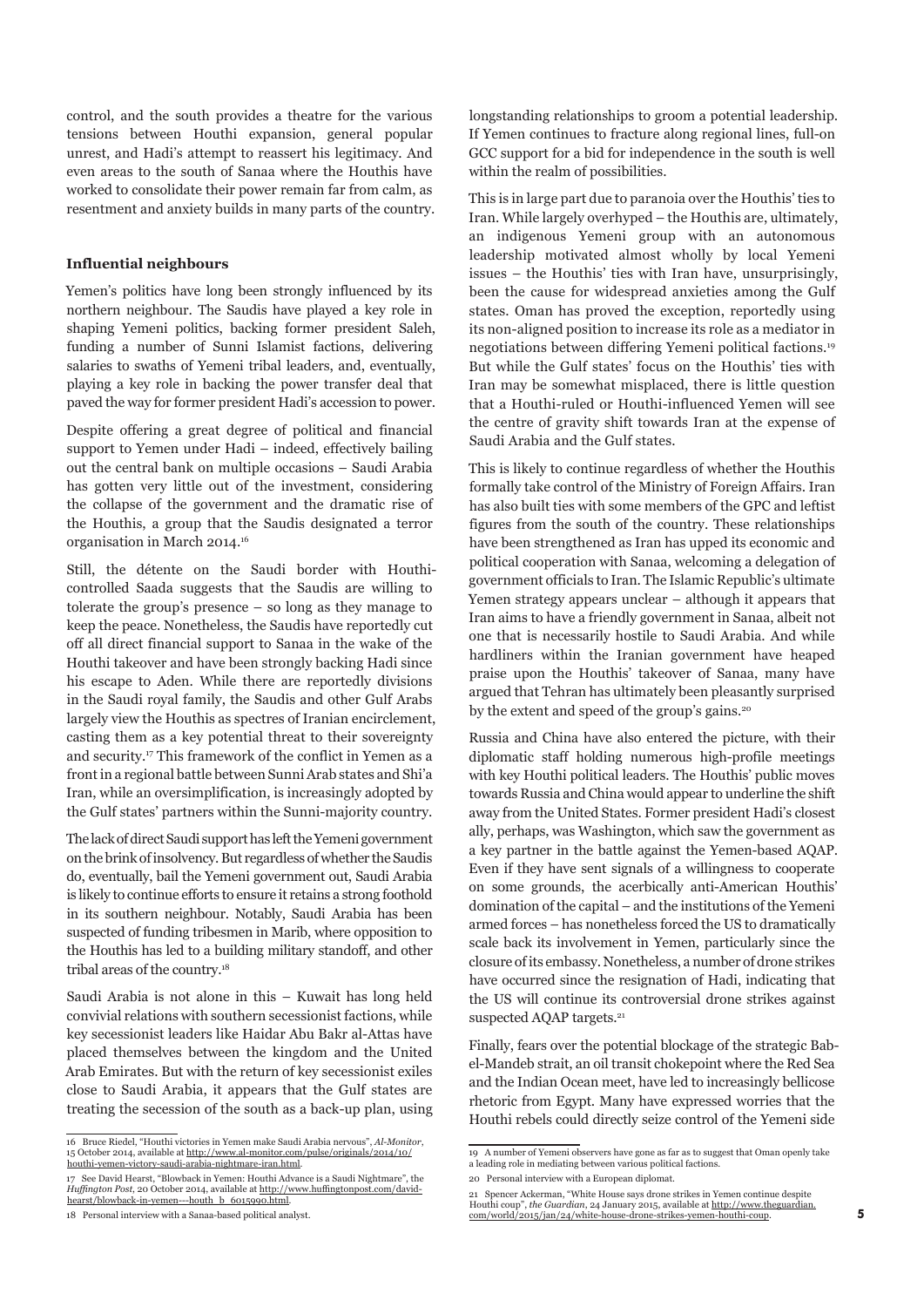## Development aid to Yemen in 2014



*Source: The Executive Bureau for the Acceleration of Aid Absorption & Support for Policy Reforms* 

of the strait, and Egyptian officials, most notably the head of the Suez Canal Authority, have explicitly threatened to intervene militarily in Yemen if the strait is blocked.<sup>22</sup>

#### **The way forward**

Hadi's escape to Aden and retraction of his resignation – in addition to the Houthis' reactions to said events – have pushed the country all the closer to the brink of sustained armed conflict. Yemen is undeniably at a crossroads: a failure of negotiations towards a power-sharing deal risks ushering in full-on civil war. Owing to the increasingly intractable nature of the political crisis, Europe must

prepare for the option of Yemen's continued fragmentation – but it must also exert itself to help prevent it by supporting negotiations towards a power-sharing deal.

A power-sharing deal remains in all parties' interest: the options facing Yemeni political factions are brokering a deal or plunging the nation into a prolonged civil war that is likely to devastate the already acutely impoverished country. But talks continue to be governed by a not wholly unreasonable spirit of mistrust, as all parties push forward as if working towards a zero-sum scenario based on the belief that their rivals are working in the same fashion. This has only been exacerbated in the aftermath of Hadi's escape to Aden, as Houthi-affiliated governing bodies in Sanaa have dismissed Hadi and his allies as fugitives, while Hadi has accused the rebels – whom he cooperated with for months – of carrying

 $\boldsymbol{6}$ 

<sup>22 &</sup>quot;Egypt will intervene militarily if Yemen's Bab al-Mandab strait is blocked: Suez<br>Canal head" Abram Online A February 2015, available at http://english.abram.org ad", *Ahram Online*, 4 February 2015, available at [http://english.ahram.org.eg/](http://english.ahram.org.eg/News/122219.aspx) [News/122219.aspx.](http://english.ahram.org.eg/News/122219.aspx)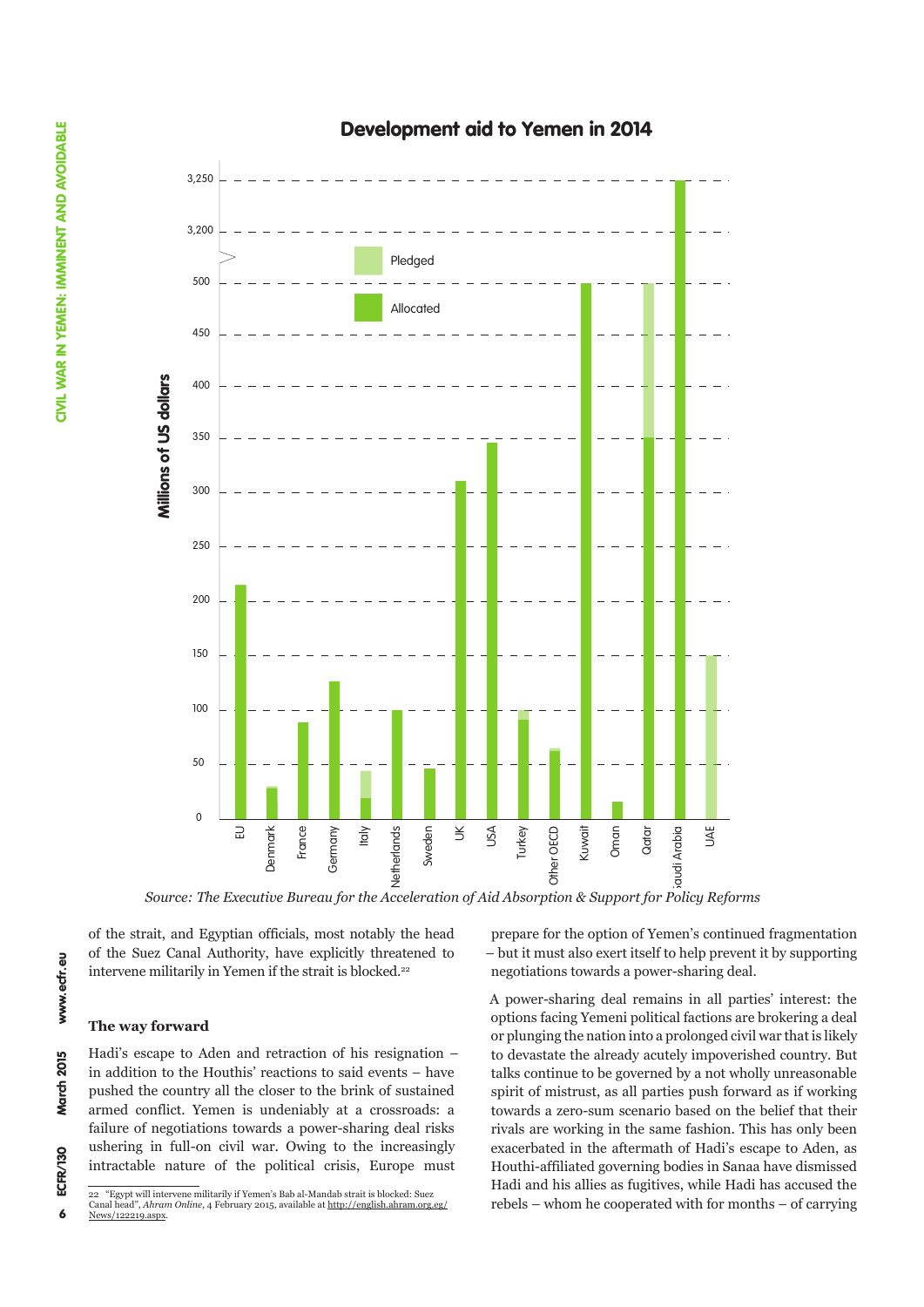out a coup. Yet no one will win from a bloody conflict. As the deepening regional fissures in the country suggest, no one faction is capable of dominating the whole of Yemen.

The shape of a new agreement has long been clear and, thankfully, the NDC outcomes present a valid framework for moving forward. The original sin of the GCC deal – that is, its privileging of traditional elites over all other parties – must be rectified by including groups such as the Houthis and previously marginalised southern factions as stakeholders along with mainstream political factions. The concerns the Houthis and other parties have with the new constitution – specifically, the six-region federal division of the country – must be addressed rather than swept under the carpet; this will likely require rewriting the federal map. The end of dialogue has raised expectations and the previously disenfranchised parties will want to see more accountable governance structures and a more balanced power-sharing formula in a revised constitution. A strict roadmap setting out the schedule for a constitutional referendum and presidential and parliamentary elections must be agreed to and adhered to. Any elections – and indeed even a referendum – will undoubtedly be messy. Yet elections should not be delayed indefinitely as conflicts will only be heightened as time goes on.

The closure of the EU Delegation and the embassies of Italy, Bulgaria, France, the Netherlands, Germany, Spain, and the United Kingdom undeniably marks a setback. But Europe must not cease efforts to facilitate a political deal and, further, must not be seen as abandoning Yemen. Notably, humanitarian aid operations have by and large continued. The EU and its member states benefit from being viewed comparatively positively by most political factions, particularly in comparison to the UN's increasingly unpopular Yemen envoy. This allows Europe to continue to play a key – and positive – role in helping Yemen's political factions broker some deal to move forward.<sup>23</sup>

Looking ahead the key initial goal of foreign actors should be to aid in brokering some resolution to the current crisis. Much of the discourse on this has been problematic, focusing on the question of whether or not Europe or other actors should embrace the Houthis or return to backing Hadi. Such a question is deeply misplaced. In this crucial time, international actors – particularly Europe – must push for partnership and inclusive governance and take pains to maintain the appearance of neutrality. There is no either/or scenario: in order for Yemen to move forward, the Houthis, the Islah party, the GPC, Hadi, and other factions must come to a compromise agreement and must agree to some roadmap for the future. While clearly a solution cannot be imposed from outside, the mistrustful stakeholders in Yemen will need support (pressure and reassurance) to come to a resolution on the ultimate structure of a new governing agreement – whether that means a presidential council, Hadi's formal return with the addition of two or more vice presidents, or some other formula.

23 For its part, the European Council has wisely stressed the importance of an inclusive government and a deal governed by consensus in its statements on Yemen, see<br>Council Conclusions on Yemen, 09 February 2015, available at <u>[http://eeas.europa.eu/](http://eeas.europa.eu/delegations/yemen/press_corner/all_news/news/2015/20150209_en.htm)</u><br>d<u>elegations/yemen/press\_corner/all\_news/news/2015/20150209\_</u>

It is not just political coordination – as demonstrated by the embassy closures – that is key in this regard, but donor coordination as well. Contradictory moves with regard to humanitarian and political aid – whether in terms of carrots or sticks – risk undermining collective European policy on Yemen. But divisions within Europe regarding how to respond to rapidly shifting events risk damaging joint European interests in working towards Yemen's stability. While ostensibly on the same page, European policy in Yemen has often been stifled by key players' mixed priorities: Germany has maintained a focus on economic development, France has been perceived as focusing on its economic interests in the country, while the UK has focused on political matters and a security agenda that dovetails closer to that of the US than any other partner. Still, despite the challenges represented by these divisions, collective action can allow European nations to potentially shape Yemen's political path for the better.

It is worth noting that, among EU states, Germany's ties with the Houthis do present a unique opportunity for reaching out to the group; Abdulmalek al-Houthi's brother, Yahya, was granted asylum in Germany and lived there until returning from exile in 2013. Simultaneously, the UK continues to be looked upon positively by most key southern factions, maintaining many relationships dating back to its presence in Aden. London has assumed a leadership role through chairing the "Friends of Yemen", a grouping of international donors.

Regardless of anxieties regarding Iran's increased role in Yemen, simply condemning its influence is far from likely to spur constructive engagement from Tehran while appearing to confirm perceptions that the West is irredeemably biased towards the Gulf states. The EU is in a position to constructively engage with Tehran and try to pursuade the Iranian government to help push the Houthis towards meaningful talks and a power-sharing agreement.

On the larger level, regardless of the deep flaws of the GCC deal, it is crucial that Europe continue to work with the Gulf states on Yemen, including in making the case for an inclusive settlement in Yemen that takes into account the concerns of traditional Gulf partners but gives the Houthis their place at the table. The Gulf states represent key potential partners in pressuring various factions to avoid potentially destructive acts. Saudi Arabia, Qatar, and the UAE are increasingly expressing their opposition to a Yemen that has any strong Houthi role, yet they are also deeply concerned by the growing tumult in Yemen and have considerable financial investments at risk. Thus, European powers must stand firm on the necessity of an inclusive government for Yemen and press (and reassure) their Gulf allies on the point. If war and fragmentation can be avoided, then Europe will also quickly and meaningfully have to invest in securing the peace by helping Yemen address the root of the country's problems and its next greatest challenge: its moribund economy.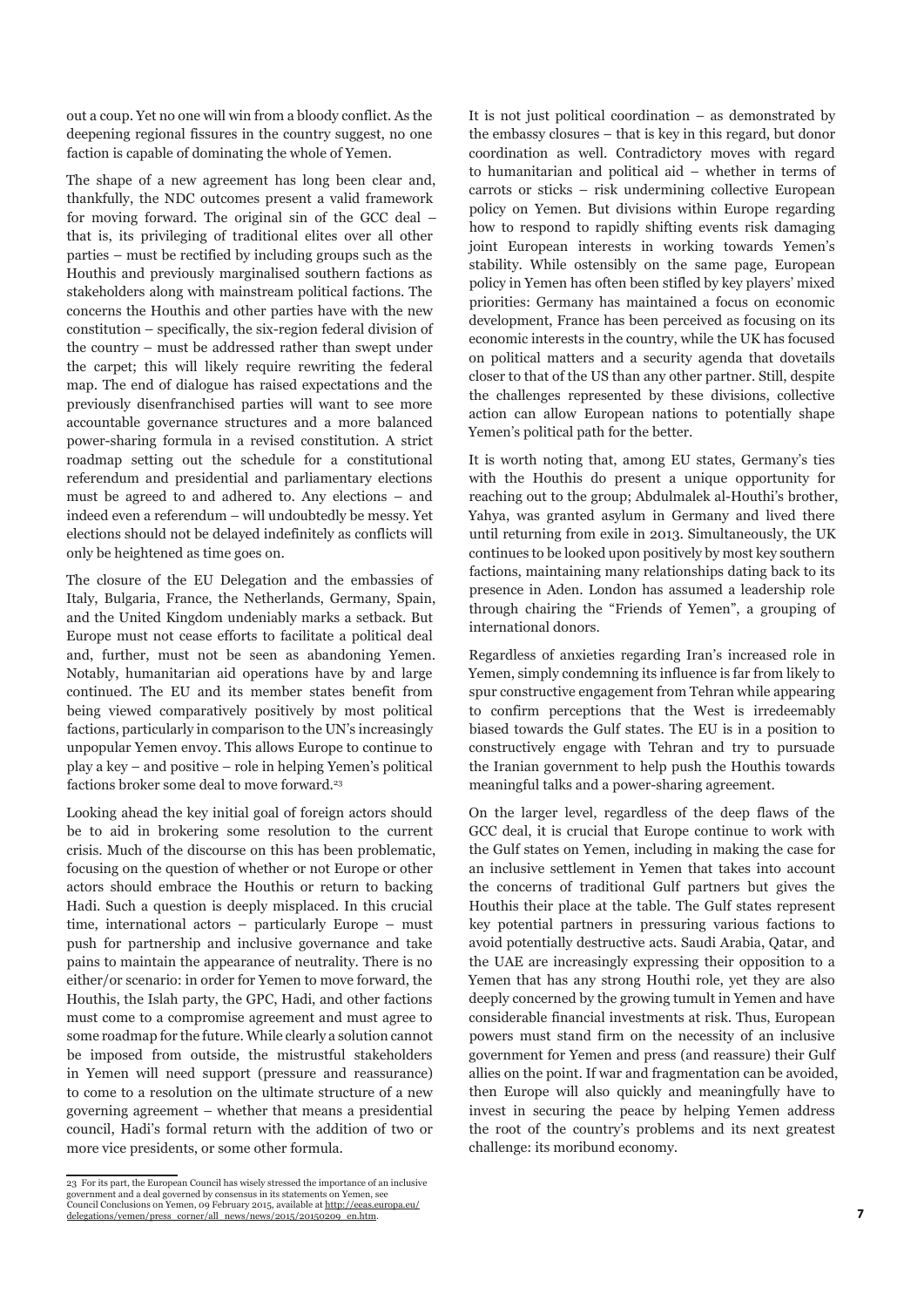## About the author

*Adam Baron* joined ECFR's Middle East and North Africa Programme as a visiting fellow in October 2014. He was previously based in Sanaa, Yemen, where he worked as a journalist from 2011-2014, reporting for the *Christian Science Monitor*, *the Economist* and *McClatchy* newspapers. His commentary on Yemen has been featured in outlets including *Foreign Policy*, *the National* (UAE), *al Jazeera English* and *the Nation* (US), and he has provided commentary for radio and television outlets including CNN, NPR, al Jazeera English, the BBC, Monocle Radio and the CBC.

## Acknowledgements

I am deeply grateful to my colleagues at ECFR – particularly Daniel Levy, Rachel Tausendfreund, and Anthony Dworkin, for their valuable comments and suggestions that have shaped this paper. I'd also like to thank the many others who have served as a sounding board over the past few months, particularly my friends Farea al-Muslimi, Peter Salisbury, and Iona Craig, who consistently provided valued second opinions as I've gone through the process of aiming to make sense of the confusing and ever changing developments in Yemen.

ECFR extends its thanks to the governments of Norway and Sweden for their ongoing support of ECFR's Middle East and North Africa programme.